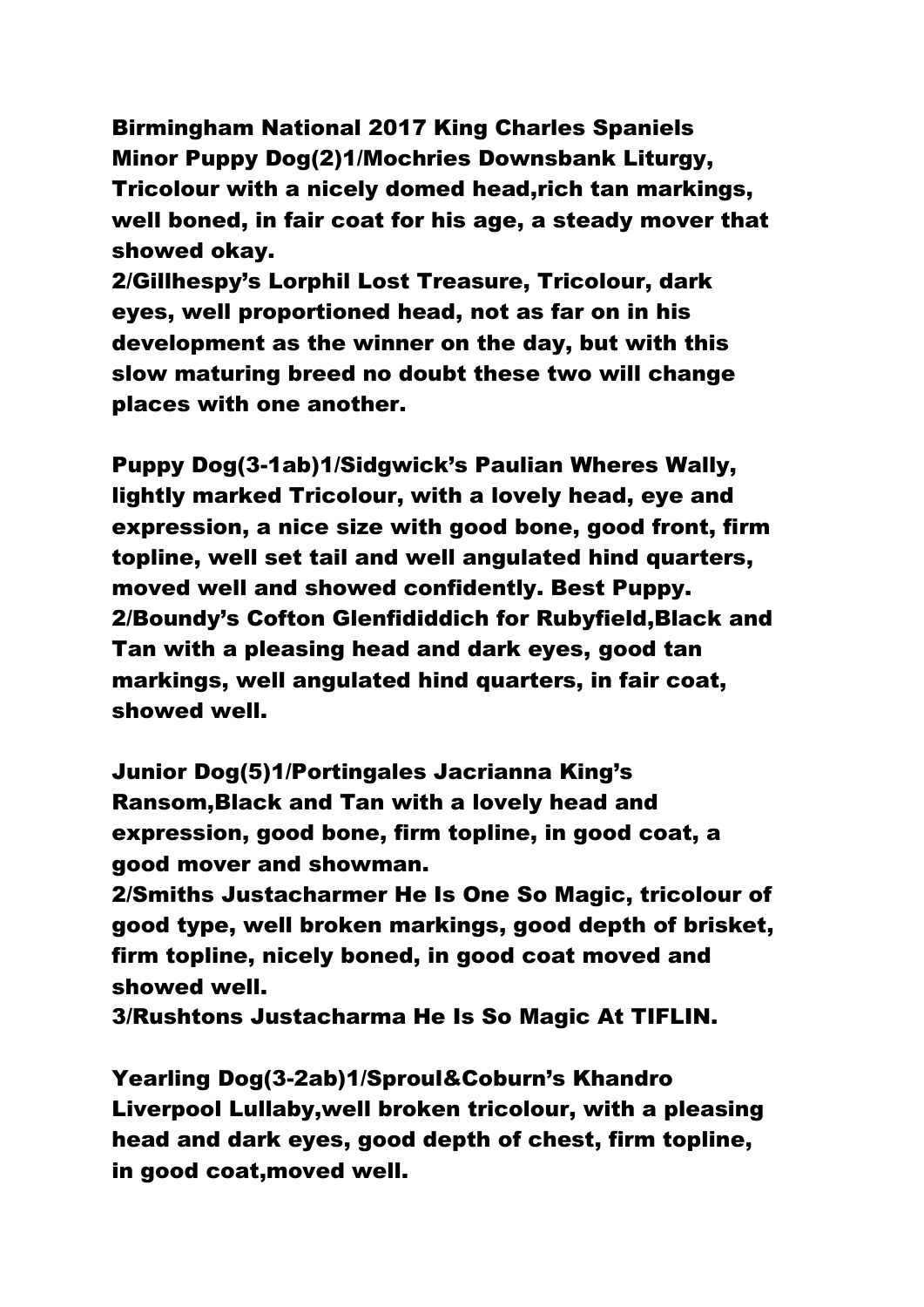Novice Dog(3-1ab)1/Tonners Headra's Inspiration At Halbinsel, tricolour with well broken markings, pleasing head and eye, well bodied and nicely boned, in good coat, a nice mover that showed well. 2/Pearce's Downsbank Troubadour Over Ozzymoon, tricolour not yet as mature as the winner, well proportioned head, a nice overall type, but needs to fill out complete the picture.

Graduate Dog(2) 1/Paulian Wheres Wally. 2/Salguero's Rivermoor Minstrel, tricolour with well broken markings ,nice size, dark eyes, in fair coat, showed nicely.

Post Graduate Dog(9-2ab)1/Stewarts Kasamanda Just A Dream for Marchog, lovely type tricolour , a nice size and well balanced, lovely head, and well marked, firm topline, good bone for his size, in good coat, moved and showed well.

2/Schemels Tudorhurst Athos, a lovely headed dog in good coat, well broken markings, nicely balanced though a little more of him than the winner, showed confidently.

3/Gillespy&Mcinallys Lorphil Treasure Island.

Limit Dog(4)1/Clarke's Stonepit Super Sydney for Poltomic, well marked tricolour with a lovely head, nice arch to neck, a nice size and shape and well boned, firm topline, in good coat, looks very good on the move. RDCC.

2/Byer's Lanola Giorgio Armani With Simannie, quality well marked tricolour, good head, dark eyes, nicely balanced and a nice size, showed well, just out gunned on the move by the winner.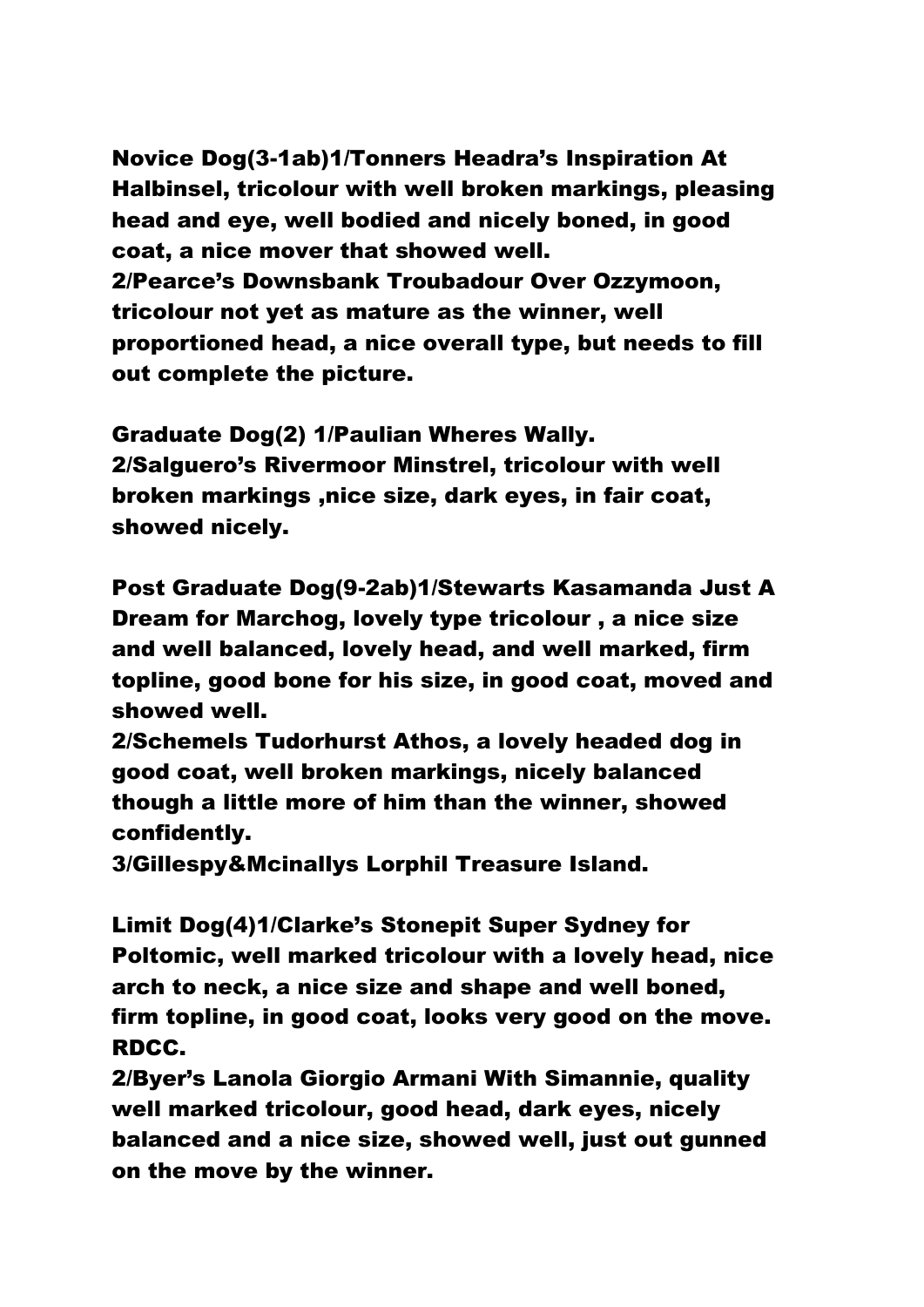3/Sproul&Coburn's Khandro No Regrets.

Open Dog(8-1abs)1/Schemel's CH.Tudorhurst Commodore, a stallion of a dog, super head and expression, nice arch of neck, I was impressed by this dogs hard condition when I examined him on the table, big enough but well put together and such a showman that he commands attention, both on the move and standing, in good coat and well presented.DCC. 2/Miller&Ryans Amantra Regius of Feorlig Sh.CM, contrasting size to the winner, smaller in stature but nicely balanced and a lovely type, pleasing head well boned for his size, firm topline, beautifully turned out, moved and showed well.

3/Smith's Headra's Truly Magic For Justacharma.

Minor Puppy Bitch(2)1/Mochrie's Downsbank Vesper, tricolour with well broken markings, appealing head and dark eyes, nicely bone and a firm topline, obviously still a learner but doing okay.

2/Blewett&Smith's Othmese Celtic Purdita, black and tan with a lovely head and good tan markings, just six months old and a little overawed at this stage, one for the future.

Puppy Bitch(3)Blewett&Smith's Othmese Saphire, tricolour with a gorgeous head and well broken coat markings, nice arch to her neck, firm topline moved okay but yet to master her showing technique. 2/Champion&Harvey's Lankcombe Clara Bow, tricolour with a pleasing head,nice size for herage,well broken coat markings, moved steadily and showed okay. 3/Melville& Jacksons Amantra Regal Star.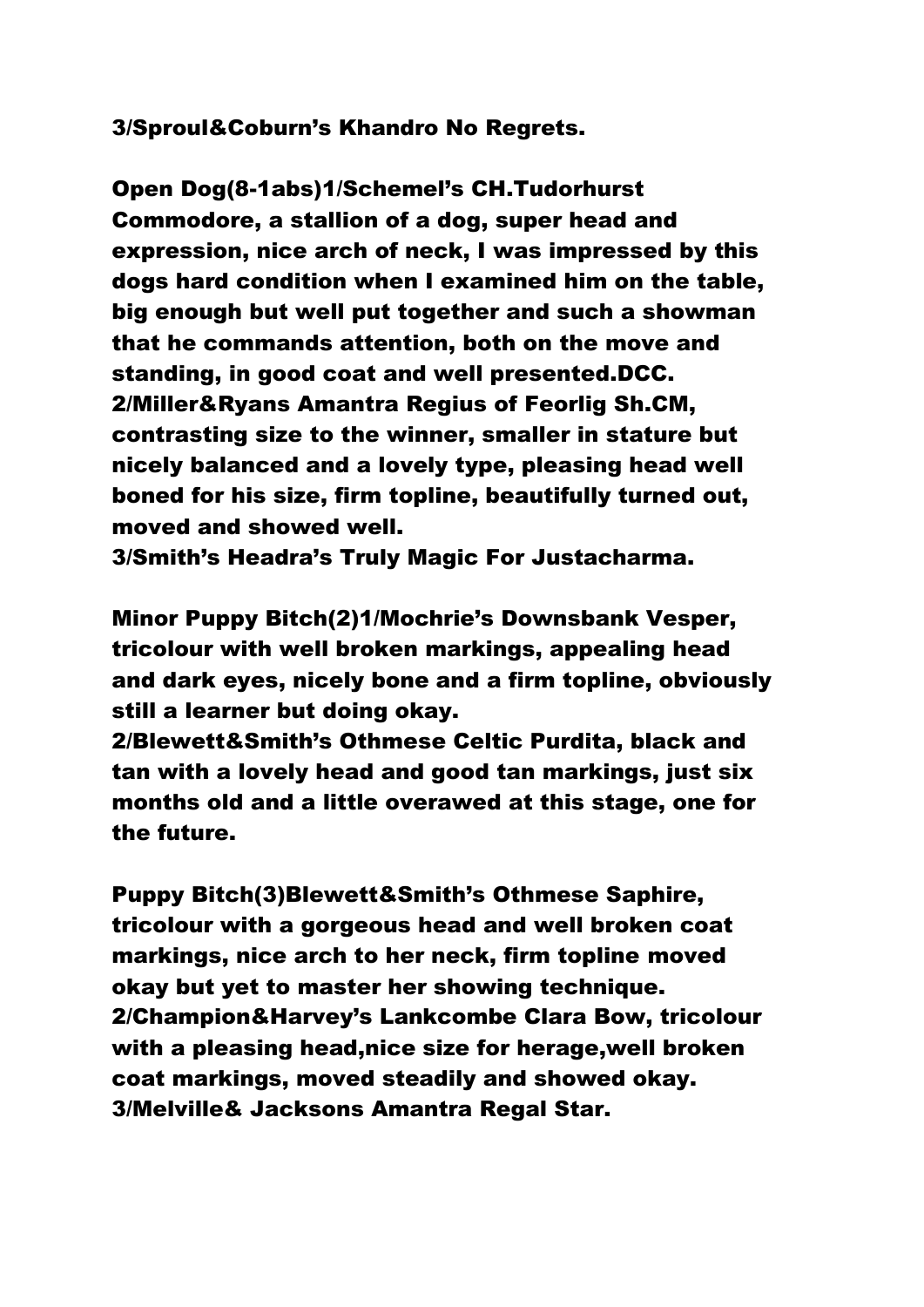Junior Bitch((4)1/Lindley's Justacharma Magic Is For You At Meglind,tricolour, well balanced for her age, attractive head, dark eye, nicely boned, in good coat and well bodied, moved well.

2/Cox's Petpaws Black Pearl, black and tan with a lovely well proportioned head, good tan markings, a nice size, just needs time.

3/Melville's Amantra Summer Showgirl TAF.

Yearling Bitch((1)1/Sproul&Coburn's Khandro Ur My World, well balanced tricolour, with a pleasing head and eye, short coupled, good topline, nicely bodied in good coat and nicely marked, moved and showed confidently.

Novice Bitch(3)1/Champion&Harvey's Lankcombe Clara Bow. 2/cox's Petitpaws Black Pearl.

3/Sproul&Coburn's Sugar Plum Pie For Khandro.

Graduate Bitch(3-1ab)1/Kendall&Askins Cofton Winter Time Tale At Headra JW, lightly marked Blenheim with a lovely head eye and expression, lovely size with good bone and well bodied, good topline, in good coat moved with purpose and showed well.

2/Bills Justacharma This Is Magic,tricolour with rich tan markings and well feathered ears, nice size, pleasing head with dark eyes, in fair coat, showed well.

Post Graduate Bitch(4)1/Chapman&Irelands Ellemich Day Dream, tricolour with well broken markings, nice type in gleaming coat, well bodied, short coupled, and good bone for her size, the best mover in this class.